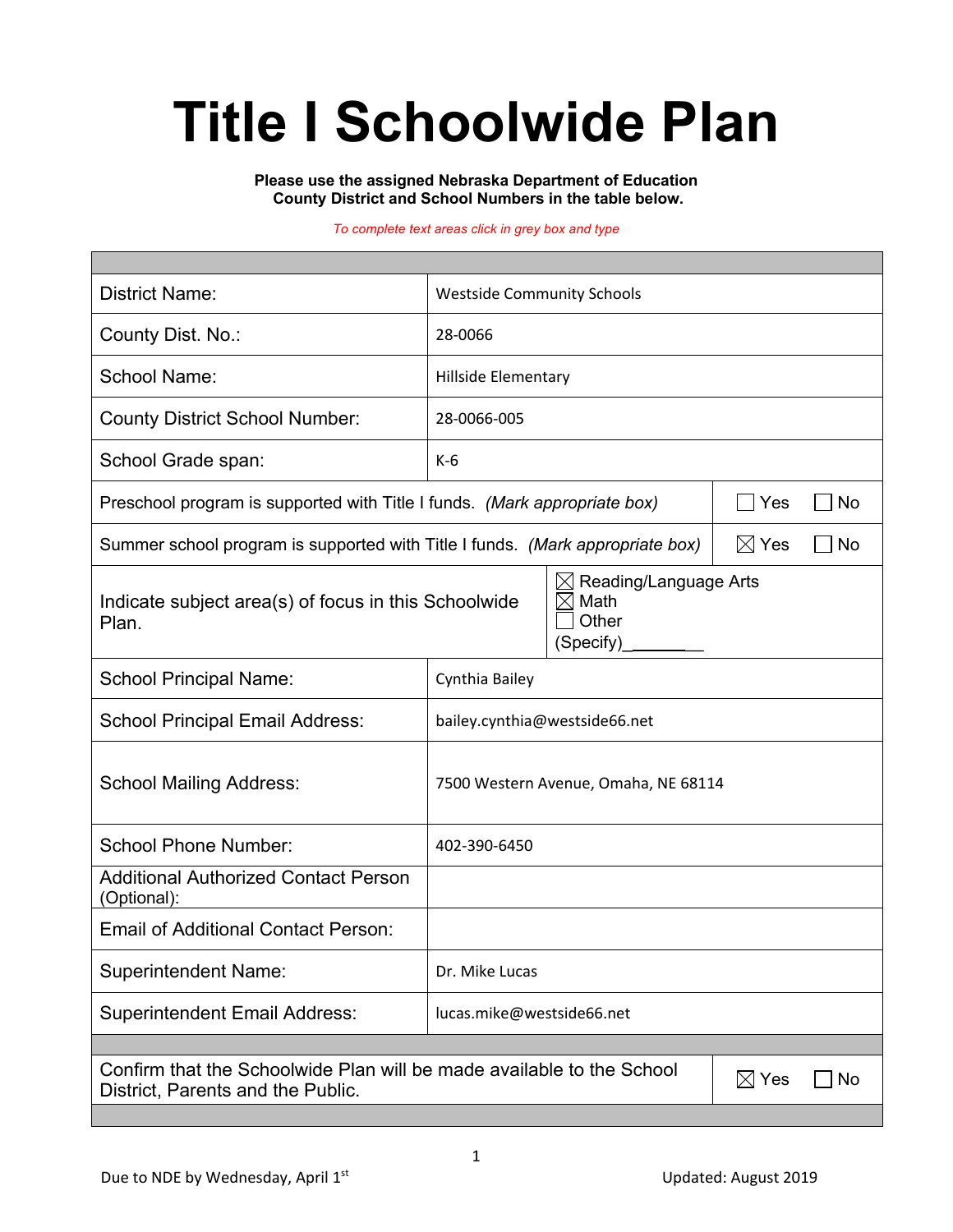| Names of Planning Team                                                                                                                                                                                                                                       |  |                        | Titles of those on Planning Team |                                                                                                                                                          |                                           |  |  |
|--------------------------------------------------------------------------------------------------------------------------------------------------------------------------------------------------------------------------------------------------------------|--|------------------------|----------------------------------|----------------------------------------------------------------------------------------------------------------------------------------------------------|-------------------------------------------|--|--|
| (include staff, parents & at least one student if Secondary School)<br>Erin Bock<br>Cynthia Bailey<br>Lisa Ulmar<br>Sarah Koenig<br>Kathy Dworak<br><b>Chris Keele</b><br><b>Quinn McGuire</b><br><b>Melisa Reeves</b><br>Doug Krenzer<br><b>Kris Karnes</b> |  |                        |                                  | Parent<br>Administrator<br>Parent<br>Parent<br>Parent<br>Parent<br>Teacher-Leader<br>Teacher<br><b>School Board Member</b><br><b>School Board Member</b> |                                           |  |  |
|                                                                                                                                                                                                                                                              |  |                        |                                  |                                                                                                                                                          |                                           |  |  |
| <b>School Information</b><br>(As of the last Friday in September)                                                                                                                                                                                            |  |                        |                                  |                                                                                                                                                          |                                           |  |  |
| Enrollment: 378                                                                                                                                                                                                                                              |  | Average Class Size: 22 |                                  |                                                                                                                                                          | Number of Certified Instruction Staff: 37 |  |  |
| Race and Ethnicity Percentages                                                                                                                                                                                                                               |  |                        |                                  |                                                                                                                                                          |                                           |  |  |
| White: 66 %<br>Hispanic: 13 %                                                                                                                                                                                                                                |  |                        |                                  |                                                                                                                                                          | Asian: 2 %                                |  |  |
| Black/African American: 10 %                                                                                                                                                                                                                                 |  |                        |                                  | American Indian/Alaskan Native: 0 %                                                                                                                      |                                           |  |  |
| Native Hawaiian or Other Pacific Islander: 0 %                                                                                                                                                                                                               |  |                        | Two or More Races: 9 %           |                                                                                                                                                          |                                           |  |  |
| Other Demographics Percentages (may be found on NEP https://nep.education.ne.gov/)                                                                                                                                                                           |  |                        |                                  |                                                                                                                                                          |                                           |  |  |
| English Learner: 4 %<br>Poverty: 46 %                                                                                                                                                                                                                        |  |                        | Mobility: 6 %                    |                                                                                                                                                          |                                           |  |  |
|                                                                                                                                                                                                                                                              |  |                        |                                  |                                                                                                                                                          |                                           |  |  |

| Assessments used in the Comprehensive Needs Assessment<br>(ie. NSCAS, MAP, ITBS, AIMS web, DIBELS, CAT etc.) |  |  |  |  |
|--------------------------------------------------------------------------------------------------------------|--|--|--|--|
| <b>NSCAS</b>                                                                                                 |  |  |  |  |
| <b>MAP</b>                                                                                                   |  |  |  |  |
| <b>FASTBridge</b>                                                                                            |  |  |  |  |
| <b>SAEBRS</b>                                                                                                |  |  |  |  |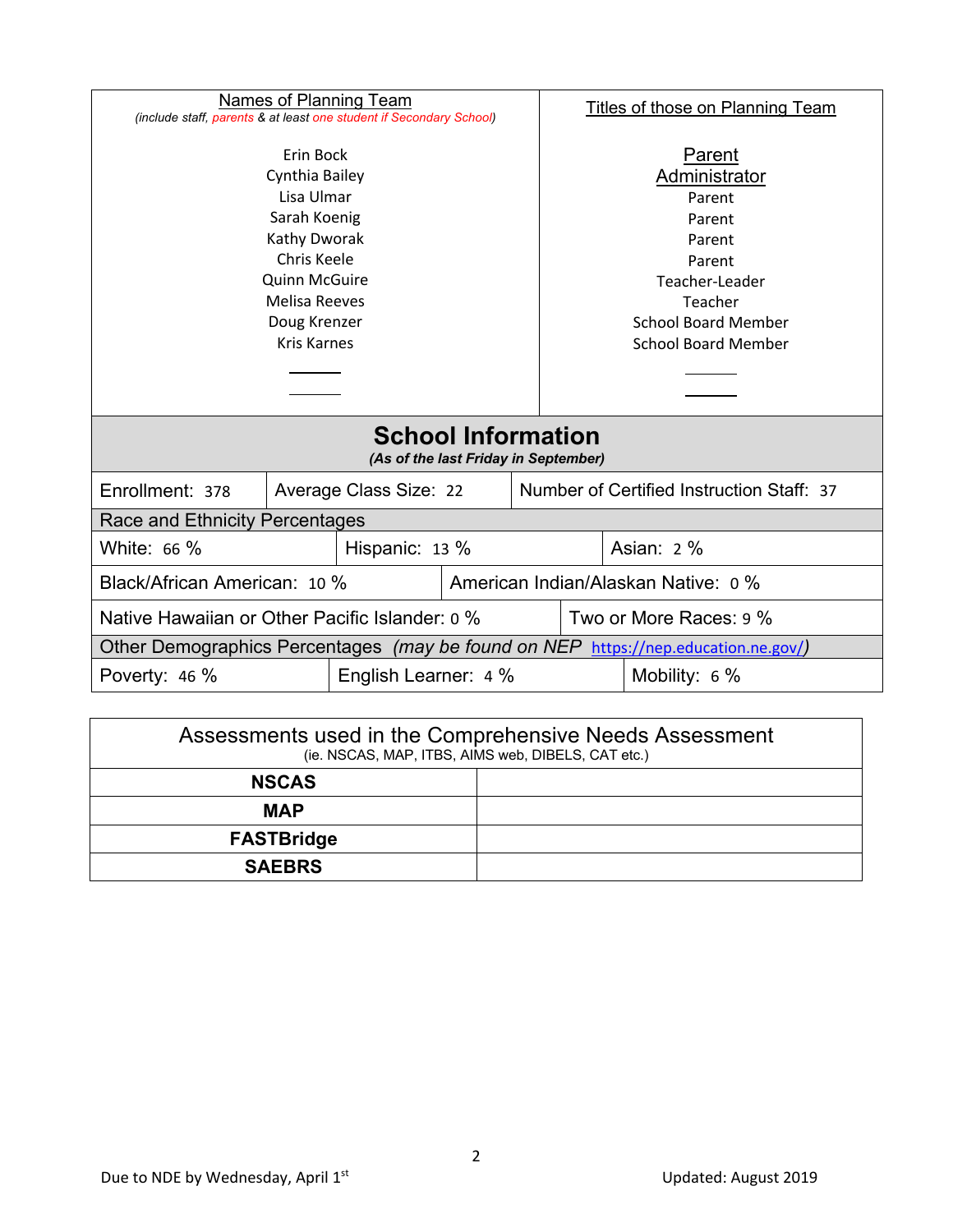## *Please write a narrative in each box below to correspond to the Rating Rubric.*

*Place documentation in corresponding folder on flash drive to support the narrative.*

### **1. Comprehensive Needs Assessment**

**1.1** *Please provide a narrative below describing how data was used from a comprehensive needs assessment of the entire school to identify the needs of all children, particularly those who are failing, or are at-risk of failing to meet State academic standards, and how this analysis was used to plan instruction. Provide supporting documentation in the corresponding folder.*

All teachers in the district uses data on a regular and systematic basis to ascertain needs and adjust instruction and intervention quarterly. Building staff have regularly compiled, reviewed and interpreted ongoing trends using multiple years of data from the state NSCAS assessment administered in grades 3-6, the Measures of Academic Progress (MAP) assessment in grades 3-6, and assessments in FASTBridge in reading and math as well as social-emotional behavior (SAEBRS). Demographic data used for disaggregation include reduced meal eligibility, verified disabilities, non-resident, and mobility. The MTSS (RTI) team also examines data from FASTBridge assessments in reading and math. The School Design Team examines data from the SAEBRS, and all academic assessments to guide its work in adjusting the building plan.

Westside Community Schools provides ongoing training in examining and analyzing data in order to address student needs. At each building, there are regular team meetings among classroom teachers, administration, interventionists and school psychologists to evaluate intervention and student progress (MTSS - Multi-tiered student support, which is the district's RTI process). Teachers also disaggregate and analyze data in the Professional Learning Community meetings weekly.

Supporting Documents:

NSCAS Results MAP Assessment Results Example of MTSS note-taking sheet (FAST PLC) Hillside PLC Spreadsheet

Using FASTBridge assessments in both reading and math (from early reading to upper elementary), teachers meet regularly to review the data and plan adjustments in intervention and instruction. The MTSS process includes universal data analysis sheets to assist teachers in using data productively. In additon to the benchmark data analysis, teachers also meet to check in regarding barriers to delivering timely and welltargeted interventions. Hillside runs regular Professional Learning Community meetings once per week. PLC meeting minutes are also included in the evidence for 1.1.

**1.2** *Please provide a narrative below describing how information from parents and community was gathered to identify the needs of the school. Provide supporting documentation in the corresponding folder.* After phasing out a district survey, a climate survey was created for Hillside in order to gather parent input regarding our school. This survey was to be sent out just after spring parent-teacher conferences n mid-March. A pdf of that survey is included here. This survey has not yet been sent out this spring because school (as we know it) has been halted. A decision will be made whether to send this survey out yet this spring or wait until parent-teacher conferences in Fall of 2020. Other sources of parent/community feedback are monthly Community Club meetings and regular meetings of the Parent Advisory. A pdf of the survey and an example of an agenda for each is included as evidence.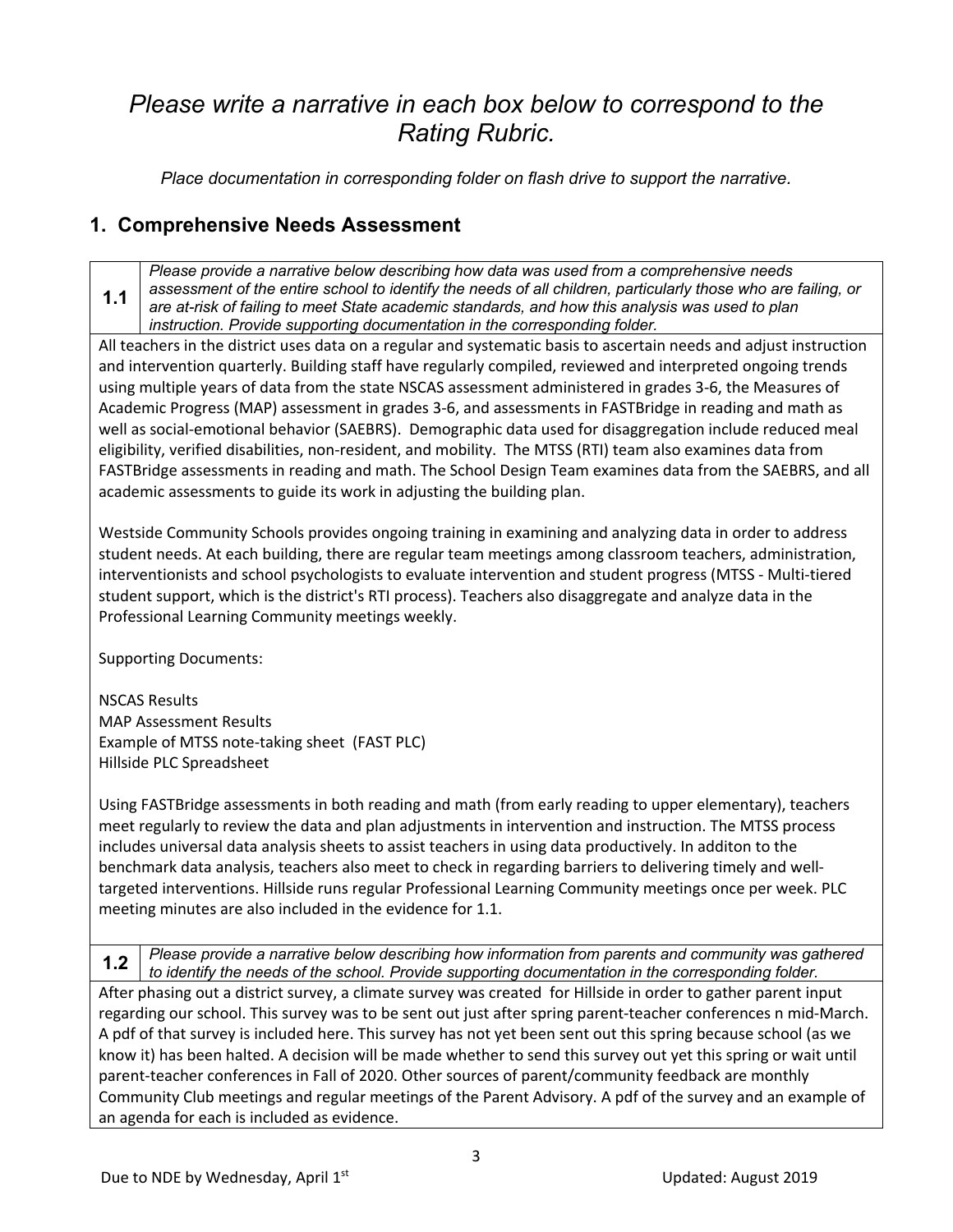Supporting Documents:

Community Club agenda Parent Advisory agenda School wide survey

**1.3** *Please provide a narrative below describing the on-going improvement efforts, which should support the Continuous School Improvement Plan. Provide supporting documentation in the corresponding folder.* The Westside district provides a structure for administrators to track progress in several areas of school wide improvement efforts (Heat Map). These checkpoints quarterly throughout the year include nationally normed assessments(MAP, FASTBridge), state test results (NSCAS), district common formative assessments, and survey results. Hillside also tracks information reflecting PBiS efforts (office referrals) and teacher engagement. This data is reflected on Hillside's Heat Map. Hillside meets regularly as a part of the MTSS process; meetings include teaching teams, interventionists (reading coordinators), school psychologist & counselor, and the administrator as a part of this process. These quarterly MTSS meetings address academic achievement and social-emotional assessments, as well (in separate meetings). Teams regularly check progress in Professional Learning Community weekly meetings and make adjustments, as appropriate. Interventions, if necessary, are selected from a district intervention matrix which includes research-based and approved interventions. These resources are available to teaching teams, as needed, for both general education students and special education students, as appropriate.

Hillside employs 2 reading coordinators who work closely with teachers to provide excellent literacy instruction and intervention. Hillside also has several well-trained paraprofessionals who assist with supporting reading instruction, as well. The master schedule is constructed so that small-group reading time is coordinated among classrooms. Flexible grouping is employed in many grade levels so that small groups of students who require the most assistance are well coordinated and served.

This year Westside adopted the Second Step SEL curriculum for students in grades K-8. In the last two years, the district has made PBIS a K-12 initiative in order to streamline expectations for all buildings. Hillside classroom teachers make SEL a scheduled expectation for teachers to deliver a weekly Second Step lesson. Hillside provides a variety of supports to promote positive behavior in the classroom and school as a part of the district's Positive Behavioral Interventions and Supports program. Three times a year, teachers complete a universal screening tool (SAEBRS) that identifies students at risk for both internalizing and externalizing behaviors. The Positive Behavioral Interventions & Supports (PBiS) Team then meets weekly to identify interventions to match student needs in the area of behavior support. A monthly Tier I PBiS team meeting (including extended staff and parent representation) comes together to examine progress in supporting behavior at Hillside. Teachers use a variety of activities and strategies to promote positive behavior and decision-making in their classrooms. Staff implement a 3 tiered system of supports including Tier 1 for all, Tier 2 for additional supports, and Tier 3 for intensive interventions/supports. Some of those additional supports might include counseling, student and adult mentoring, and supplemental social skills groups. Starting in 2018- 2019 our district developed Behavioral Health Teams at each building who worked to create instructional modules for staff. These are delivered monthly.

Westside Community Schools has a Strategic Plan that is continually refined and updated. This serves to give all sites a structure so that individual building plans may be guided. The idea of site planning is incorporated into the District Strategic Plan.

4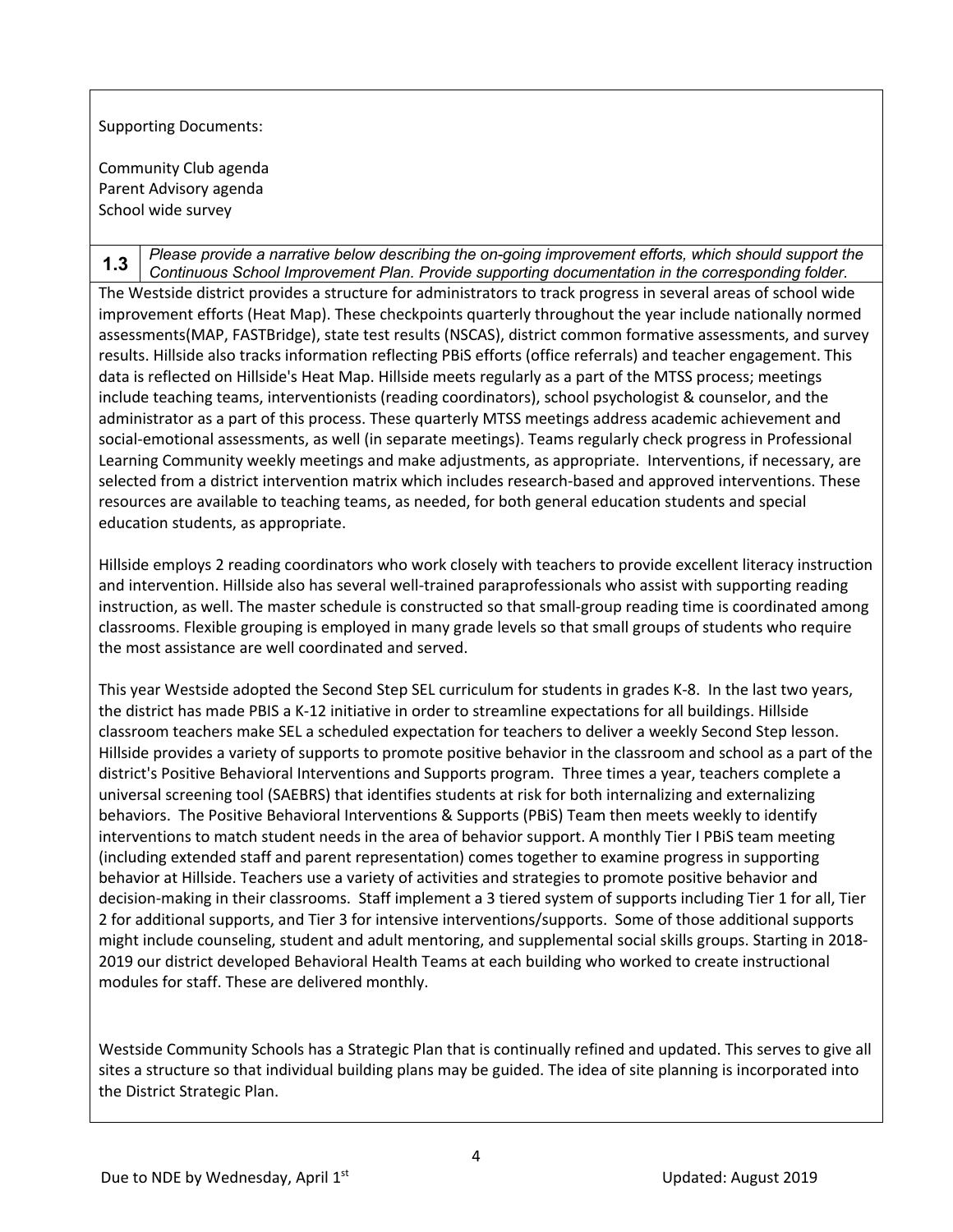Hillside's building plan is created using information gathered from assessments and surveys, as well as input from the Community Club, the Parent Advisory, and Hillside's Design Team (which includes teacher representatives, the teacher-leader, the principal, the school psychologist, and the school counselor). The plan is examined every year and updated as needed.

Supporting Documents:

Westside Strategic Plan Hillside Building Plan District Intervention Matrix Heat Map PBiS Agendas PLC Minutes Spreadsheet MTSS Meeting Minutes Master Schedule Behavioral Health Module

#### **2. Schoolwide reform strategies**

**2.1** *Please provide a narrative below describing the additional assistance provided for students at risk of not meeting the challenging state academic standards. Provide supporting documentation in the corresponding folder.*

Hillside incorporates many strategies to address the needs of all students, particularly students considered to be at-risk. In addition to regular MTSS data review meetings and strategy/intervention review meetings, Hillside also conducts once weekly PBiS team meetings as a part of their PBiS plan. These meetings include problem solving for students exhibiting a variety of challenging behaviors as well as addressing needs that may be affecting learning for that student. Students are screened quarterly using SAEBRS (Social Emotional Academic Behavioral Risk Screener), the FASTBridge screener for externalizing and internalizing behaviors. Information from that screener is used to target students who may need behavioral intervention (such as incentives or visual charts) to support behavior and work habits at school. Hillside has a full-time counselor who conducts small groups, such as Circle of Friends or Skill Streaming groups to assist with friendships or social-emotional challenges. Westside also has a Social-Emotional learning curriculum called Second Step. Second Step lessons are delivered by the classroom teacher; the counselor can follow up with special lessons that need reinforcement or with lessons that are not included in the Second Step program. In addition to regular lessons for students in Social Emotional Learning, teachers also received regular monthly professional development addressing student behavioral health (included is an example of a monthly training).

Hillside has a nearly full-time school psychologist who also works closely with families and with students. She also can conduct Skill Streaming groups to support students with behavior skills. In addition to conducting assessments, she is also included in all MTSS meetings to assist with data analysis and response to intervention.

Hillside participates in TeamMates, a mentoring program; mentors come to Hillside regularly to have lunch with mentees and to give them some additional one-on-one adults attention. Hillside also has a social worker who interacts with families in a variety of ways. The social worker can help families who are in need from time to time or others who may need regular support with access services.

Hillside's counselor works closely with the food bank to provide food for backpacks on Fridays. We also partner with are churches who provide school supplies and backpacks periodically for children who are in need. She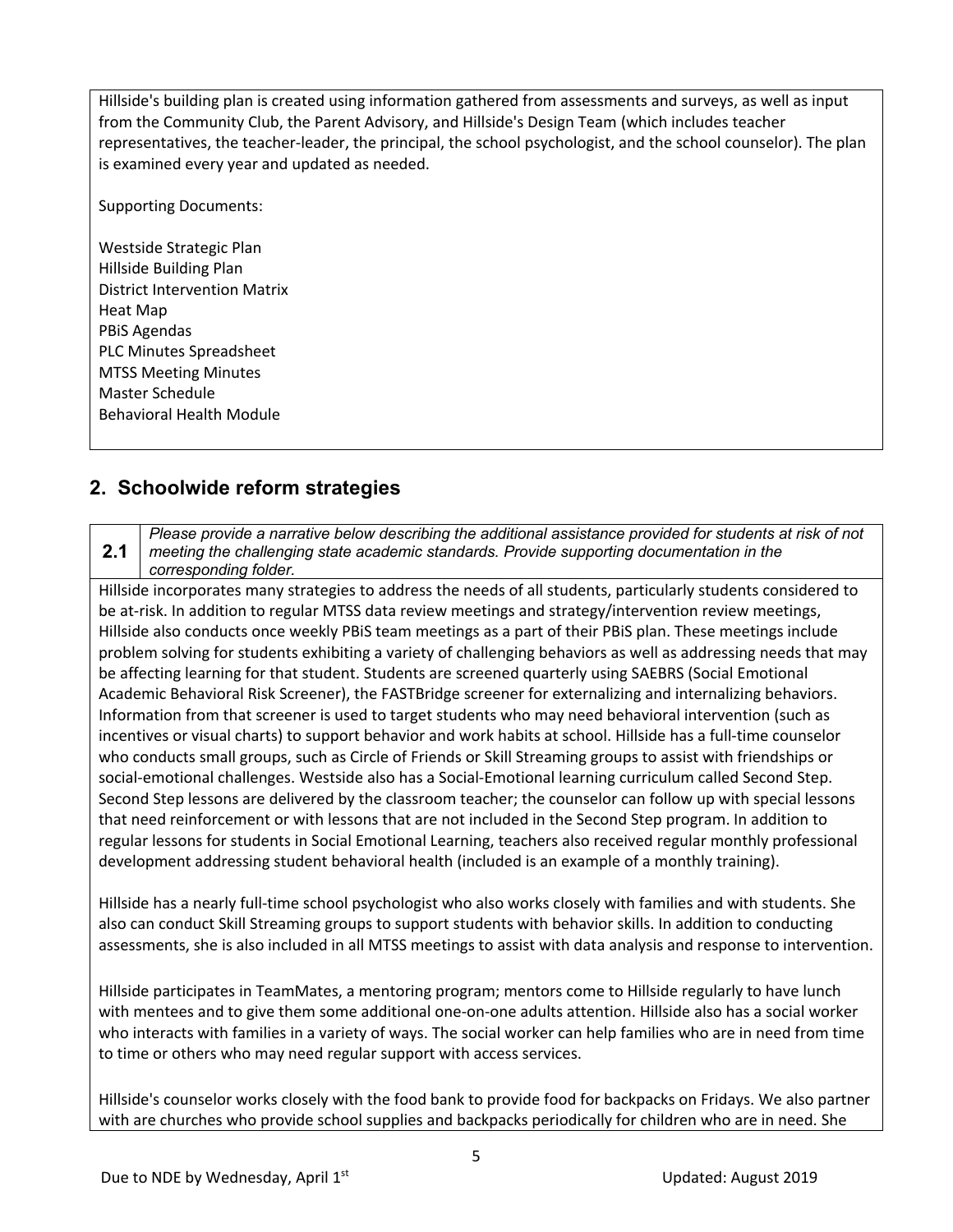also monitors attendance data and interacts with the GOAL center for students who require assistance in attending school regularly.

Supporting Documents:

District Intervention Matrix Behavioral Health Training Module (example) Hillside Professional Development Plan Hillside PLC Minutes SEL Standards and Lesson spreadsheet SAEBRS Data spreadsheet MTSS meeting notes

#### **3. Qualifications of instructional paraprofessionals**

**3.1** *Please provide a narrative below describing the procedure(s) used to make sure that all instructional paraprofessionals in the school meet the ESEA requirements. Provide supporting documentation in the corresponding folder.*

All paraprofessionals in Title I schools in Westside Community Schools meet ESEA requirements, using either college credits or Project Para. Spreadsheet is attached. Educational Assistants meet regularly with administration and receive regular trainings and updates via meetings and additional training sessions.

Supporting Documents:

Para qualification spreadsheet Additional training day agenda Agendas for para meetings

## **4. High quality and ongoing professional development**

**4.1** *Please provide a narrative below describing the professional development and other activities provided to improve teacher effectiveness and use of academic data to guide instruction. Provide supporting documentation in the corresponding folder.*

Ongoing professional development occurs at Hillside in several ways. The district has created handbooks for both classified and certified staff that are updated annually. The English Language Learning department also updates a handbook annually and maintains a website so that teachers may access to reference best practice when teaching English Language learners. The week or so before school begins, WCS conducts staff development for all. certified staff During the school year, the district provides behavioral health modules monthly for delivery at the school site so that staff can stay up to date and trained regarding the socialemotional well-being of students. Also, the district provides regular training for certified teachers re: MTSS data analysis, and a module is included as evidence. The district has offered some stand-alone trainings on different topics, notably, for 2019-20, cultural awareness. Hillside has a year-long site plan for professional development (included). Each year, trainings and topics are posted and follow up is provided. This year at HIllside also included book studies of choice for certified staff; topics ranged from Hacking School Discipline to cultural awareness. Administration at Hillside provides regular meetings for the educational assistants at the building in order to offer professional development to these individuals. Professional Development sessions for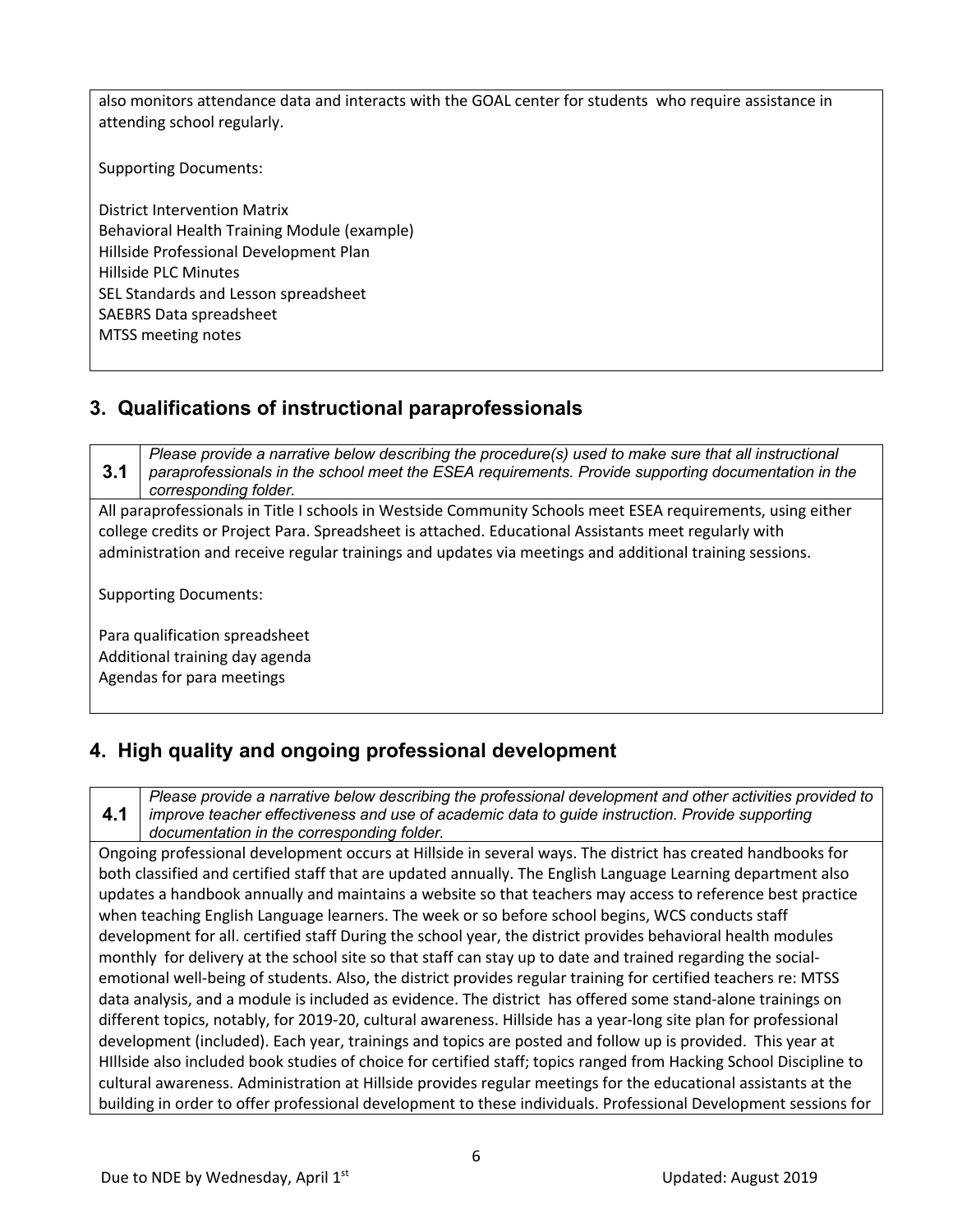educational assistants were ongoing this year, and large workshops were offered in January and February of 2020.

At the beginning of the school year, each certified staff member selects a personal professional goal to pursue throughout the year. Staff members who choose may share these in a spreadsheet to find other like-minded individuals at the building. Also, the entire building shares a professional goal (i.e., improving fluency in reading) to pursue together. These goals are reviewed mid-year and again at the school year's end.

When a teacher enters the Westside district, they become a part of the LEA (Lighthouse Educators Academy) and receive training that will ensure they are trained in aspects pertinent to and unique to our district. This academy is 3 years in duration.

Supporting Documents:

Hillside PD Plan Individual Book Studies spreadsheet Educational Assistant meeting agendas Educational Assistant Training Days agendas (2) Educational Assistant List of PD Days Example of a Behavioral Health training slideshow Example of an MTSS data analysis training slideshow Pre-opening trainings (various) Certfied Staff Handbook Classified Staff Handbook ELL Handbook (guidelines and instructional guidance) LEA Calendar

#### **5. Strategies to increase parental and family engagement**

**5.1** *Please provide a narrative below describing how the School-Parent Compact was jointly developed and how it is distributed. Provide supporting documentation in the corresponding folder.* The School-Parent Compact was jointly developed by parents, teachers and administrators in our district. The

compact is included in the Westside Community Schools' Parent/Guardian Handbook, and parents and guardians read and sign their consent upon updating their registration electronically every year. A copy of the Westside Community Schools' Handbook is included. The compact is on pages 39-40.

Supporting Documents:

WCS Parent-Student Handbook

**5.2** *Please provide a narrative below describing how parents were involved in developing the Title I Parent and Family Engagement Policy or Procedure. Provide supporting documentation in the corresponding folder.*

Hillside has several ways to engage parents and a variety of opportunities for parents to engage with all academic areas and activities. Specifically, to address the school wide plan, Hillside has a Parent Advisory which includes parents, school board members, teachers, and administration. The Parent Advisory meets four times per year. Topics for the Advisory for this past school year have been (but were not limited to): academic testing and test scores, interventions, Hillside's building plan design, and school wide communication with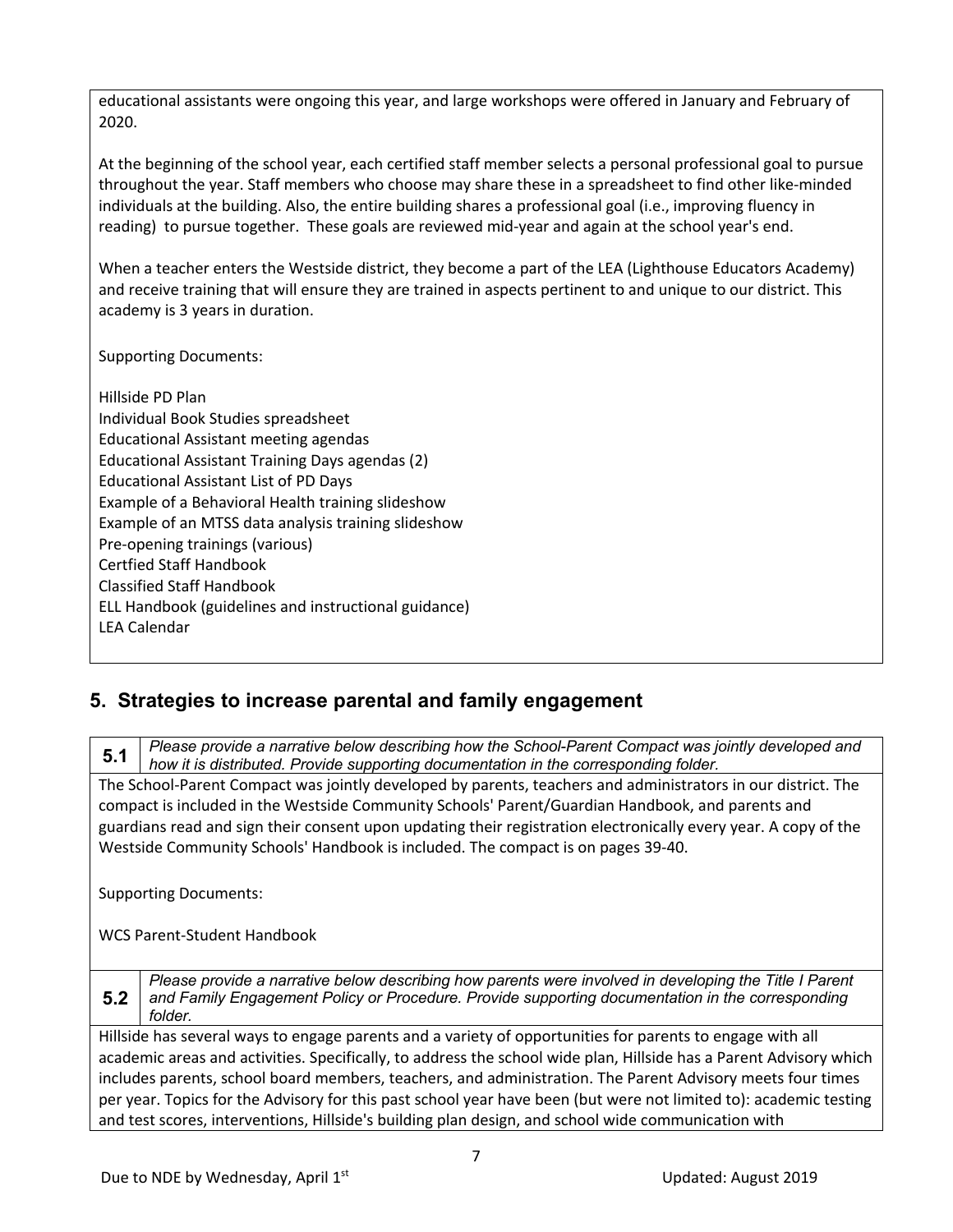parents/stakeholders. This group reviewed and discussed HIllside's school wide plan. The plan was also shared in a larger forum with Hillside's Community Club (members of the Advisory are also members of the Community Club).

Hillside's Community Club is also n active group of involved parents who give input into plans and programs at monthly meetings.

Other efforts to engage the community with Hillside include, but are not limited to:

One School, One Book

- Use of Title I funds/Innovation funds to accomplish this year's OSOB event
- Literacy Team spearheads this effort
- OSOB all-school evening event (well attended)
- Morning reading in the library (one morning, we had 80 in attendance at 8:15 a.m.; guest readers)
- Daily quizzes and activities

Culminating night is a Literacy Night to invite in the community to celebrate the book chosen for the year (this year, it was The One and Only Ivan)

Literacy Night (One School, One Book Culminating Event)

- Activities tie in with the book selection for One School, One Book
- Title I funds may be used on this night
- Parent volunteers participate, as desired

Rise and Shine Literacy Breakfast

- Families come for a light breakfast (fruit, cookies, juice) and receive a free book
- Staff, students, and parents/guardians share their love for reading on this day
- Title I funds are typically used for aspects of this event

STEAM Night/Art Week

- Parents/guardians may volunteer for a booth at this event
- Community stakeholders may also participate as "experts" in the fields of science, art, and engineering
- A science expo is planned to display student science investigations

Partnerships with the Community:

- America Reads (UNO students)
- Underwood Hills Presbyterian Church
- Creighton Prep (student tutors and Spanish program in Kindergarten/ELL and cultural exposure effort)
- Regular volunteer (retired science teacher from Creighton Prep) who helps us in every way
- Westside High School student volunteers (extracurricular events)- Westside Community School's Ed

Rising

- Teammates (mentors in schools)
- Children's Behavioral Health partnership

Communication w/Stakeholders

- Classroom teachers produce and send a weekly newsletter
- Administration produces and sends weekly newsletter

Hillside Community Garden

Operated in conjunction with Community Club and STEAM Team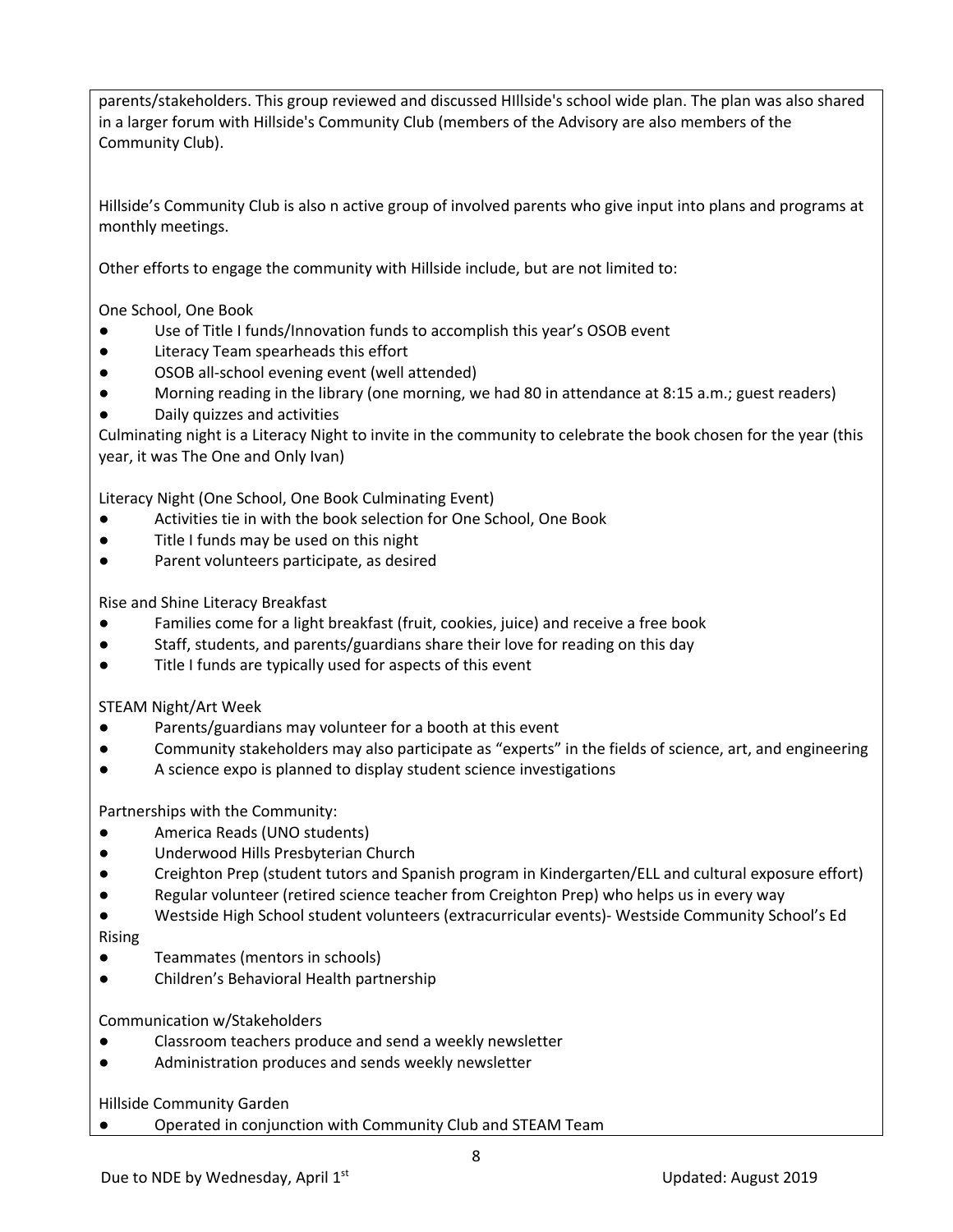- Planning stages and initial launch: Spring of 2019
- Multi-grade effort supported by a Gardening Club (parents/guardians, students, & staff)

Also, there are two classroom party opportunities at which parents can sign up to help: Halloween/Fall Festival and Winter Celebration.

Supporting Documents:

Hillside's Parent Involvment Policy Sign-in Sheets for family engagement events Community Club agenda/minutes Parent Advisory agenda/minutes Notes on Engagement at Hillside

**5.3** *Please provide a narrative below describing how and when the annual Title I parent meeting is/was held informing parents of the school's participation in Title I. Provide supporting documentation in the corresponding folder.*

The annual Title I parent information/input meeting was held on October 2, 2019. At the Title I meeting, parents view the informational slideshow, ask questions, and give input regarding our school wide plan.The slideshow, notice of the meeting, and the sign-in sheet are all provided.

Supporting Documents:

Community Club agenda/minutes (Title I meeting) Sign-in sheet for Title I meeting Informational Slideshow for Title I meeting Notice of Title I meeting (in newsletter) Highlighted parent engagement events

#### **6. Transition Plan**

**6.1** *Please provide a narrative below describing the school's transition plan for incoming students to support, coordinate and integrate services from their previous program or school (i.e. Headstart and/or other Early Childhood Program to Elementary, Elementary to Intermediate, Intermediate to Middle School, Middle School to High School). Provide supporting documentation in the corresponding folder.*

Parents receive a letter explaining Round-Up the spring before Kindergarten begins; parents also receive other helpful information, such as: a roster of student service providers at Hillside; a letter explaining the grouping process for Kindergarten Roundup in the fall; a general information sheet for Kindergarten orientation; a letter from the school nurse; and a handy list of websites that parents/guardians might find helpful.

Prospective kindergarten families are invited to a welcome meeting in April; here they receive a welcome folder with lots of information about Hillside, schedules, a list of handy websites, traffic pattern maps, and information about kindergarten. We also welcome families new to Hillside who would like to know more about our school. We speak for about 30 minutes then take families on a tour of the building.

Westside welcomes families at a Sneak-a-Peek night before school in August when all families may come to the school to meet their teacher, deliver supplies, and introduce themselves to others in the building.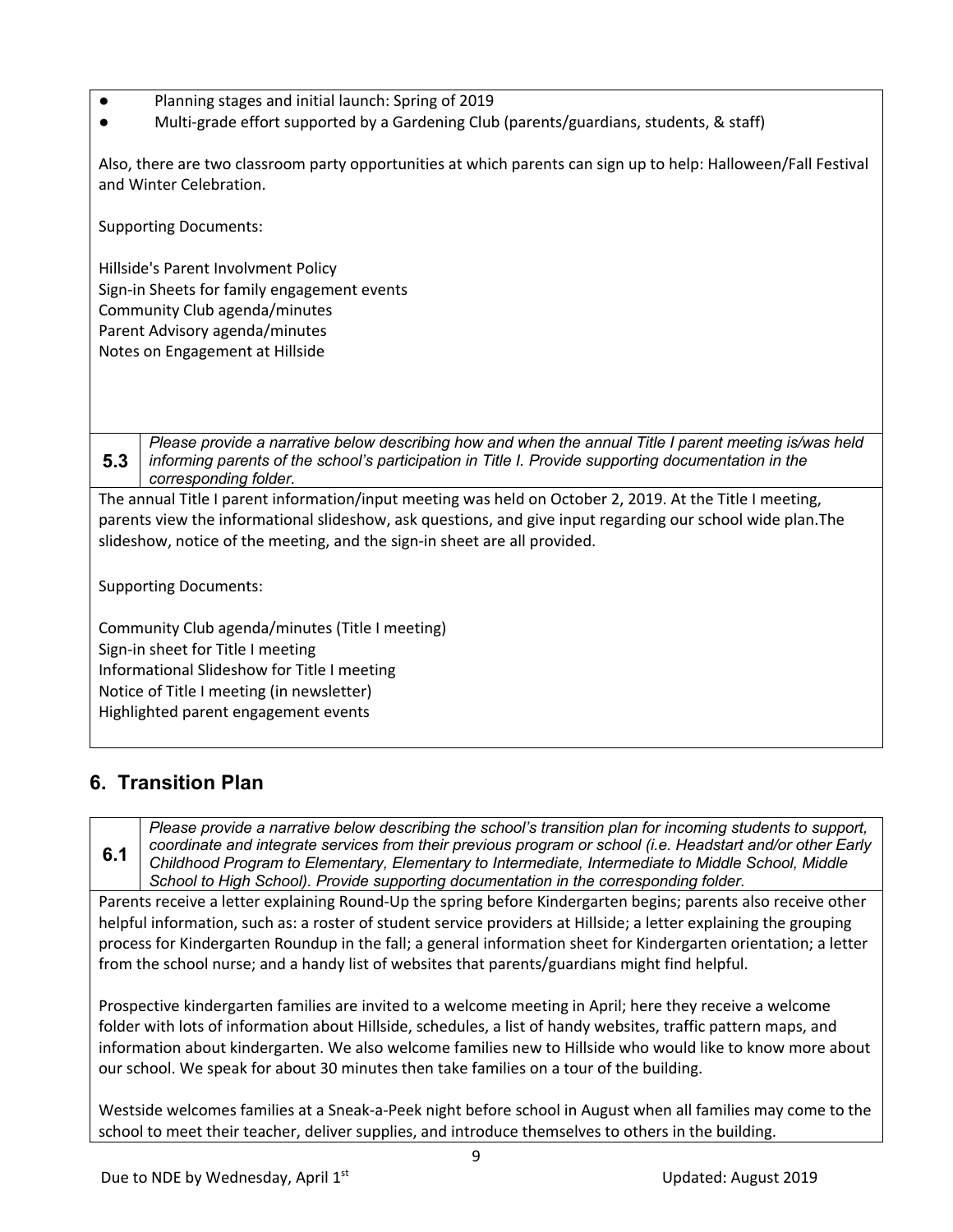Hillside's Kindergarten Roundup the first several school days in August provides a comprehensive 4-day window for teachers to meet and get acquainted with incoming kindergarteners. Students are invited to Hillside during the first four days of classes in two separate groups. Teachers spend time getting to know students and providing a thorough orientation to the kindergarten experience. After both groups of kindergarten students have attended (each session is 2 days), all kindergarten students are assigned a teacher and all students attend together on the fifth day of school. Community Club hosts breakfasts on 2 of these days to get to know new families.

Supporting Documents:

Kindergarten Roundup Letter (district) District Kindergarten Roundup Postcard Hillside Student Service Providers Kindergarten Health Checklist Douglas County Health Clinic Information Top 10 Signs of a Good Kindergarten Classroom WCS Early Childhood Philosophy Kindegarten Orientation information Kindergarten Registration Reminder Postcard Letter from the school nurse A list of websites

**6.2** *Please provide a narrative below describing the school's transition plan for outgoing students as they move onto their next school / program / career. (i.e. Elementary to Intermediate, Intermediate to Middle School, Middle School to High School, High School to Post Secondary Schooling or Career). Provide supporting documentation in the corresponding folder.*

Students have several opportunities to participate in transition activities to the middle school. Westside Middle School provides two nights (for scheduling purposes) for parent information regarding middle school. Also, counselors come to the elementary school in the early spring to speak to 6th grade classes about registration. Additionally, there is an event that 6th grade students attend in the spring called the "Warrior Walkabout." This is a special day devoted to showing 6th graders how things work at the middle school, getting them on the middle school campus, and offering opportunities to get to the know the surroundings. Also, resource students are offered a separate, additional opportunity to explore the middle school and meet their resource teacher(s). Counselors from the middle school also work with the 6th grade general education, resource teachers, counselor, elementary school counselor and school psychologist, as well as the elementary school administrators to group students and make sure they are addressing needs.

Supporting Documents:

Transition Information Sheet for 6th Grade Evidence of Informational Video for Warrior Walkabout Warrior Walkabout Schedule for Administrators Communication to Parents re: Transition

#### **7. Strategies to address areas of need**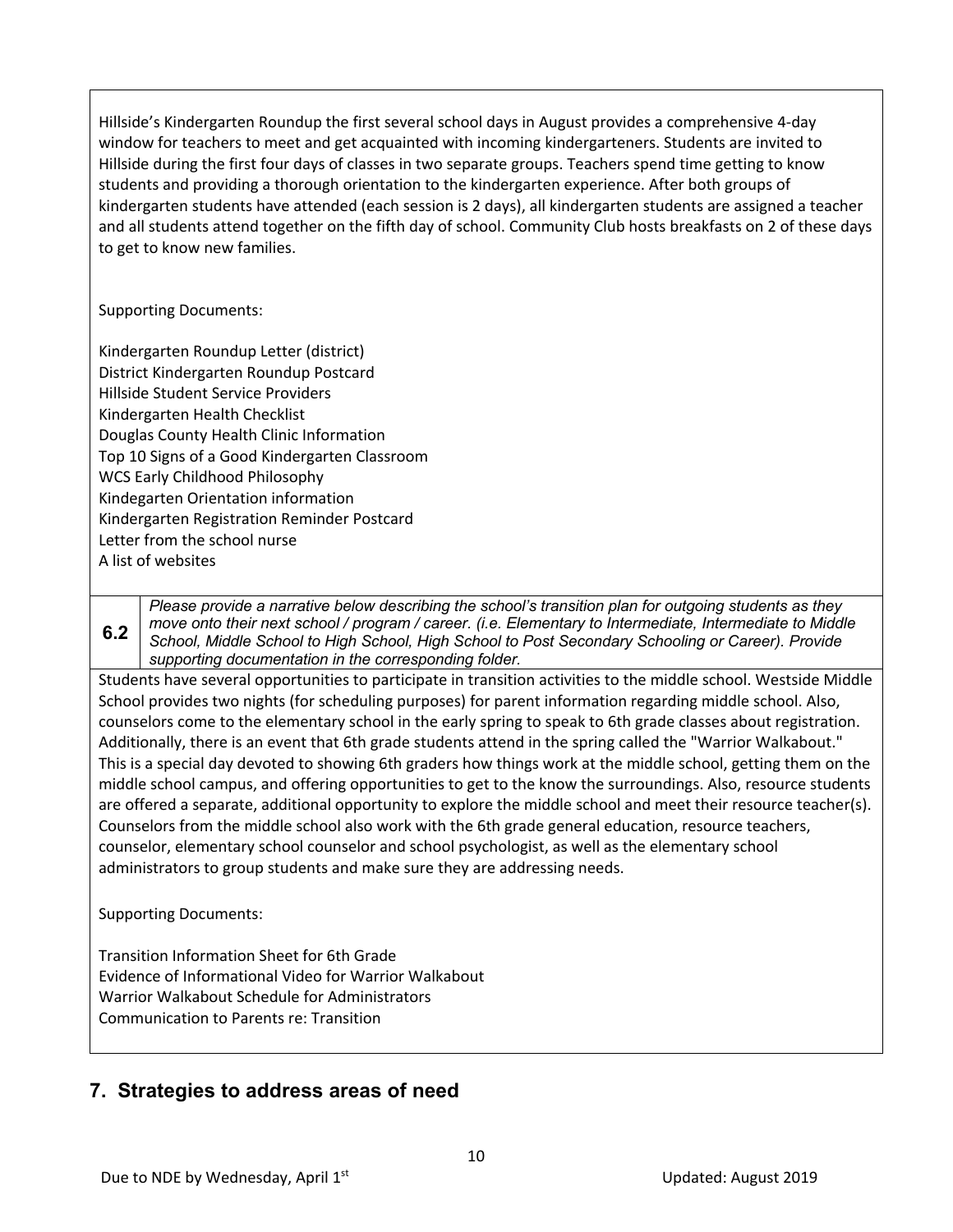#### **7.1** *Please provide a narrative below describing how the Schoolwide Plan increases the amount and quality of learning time within or beyond the instructional day. Provide supporting documentation in the corresponding folder.*

Guided reading, guided math, interventions in reading and math; master schedule; Learning League after school; summer school; Genius Hour

Hillside Elementary has extended the reading and math blocks, which allows for teachers to meet with guided reading and guided math groups. Guided groups are smaller groups of students that work at their instructional levels. These groupings are flexible and guided by data collection re: performance. Teachers meet with groups that are working below grade level more often throughout the week. Students who need more practice in reading or math meet with their teachers in small groups from three to five times a week. Hillside also has identified students who need further intervention in reading and math; these students work with teachers, reading or math interventionists, and sometimes volunteers to further conceptual development or fluency. Hillside also organizes various after school learning sessions that address areas of academic need or which provide enrighment. Hillside began using the intervention Spring Math this year, in addition to Rocket Math, to assist with math fluency

Hillside also provides project-based learning to be completed during the school day (during flex learning times). This is termed, "Genius Hour" and provides students with resources they may use to construct passion projects or independent learning projects. Hillside has used grant funds since 2018 to purchase resources and organize them into mobile learning labs (STEAM Kits).

Summer school is also offered (Westbrook and HIllside combine for this) for 3 weeks during the summer. Subject matter is reading, writing, and mathematics; also, enrichment is offered at summer school.

Planned for this year were after-school martial arts classes with Master Thomas Todd; we were unable to run those, due to the COVID-19 situation. We hope to hold these next fall in conjunction with Championship Martial Arts, Omaha.

Typically, members of Hillside's certified staff run after school sessions for enrichment and re-teaching, usually starting March-April. We were unable to organize these this year; however, included is the spreadsheet from 2018-19 of additional after-school instructional sessions.

Supporting Documents: After School Math Session Spreadsheet Hillside Master Schedule Genius Hour Information Genius Hour website (jpeg) Genius Hour informational slideshow STEAM Kits information sheet Summer School parent flyer Summer School information sheet Karate After-School Classes Flyer